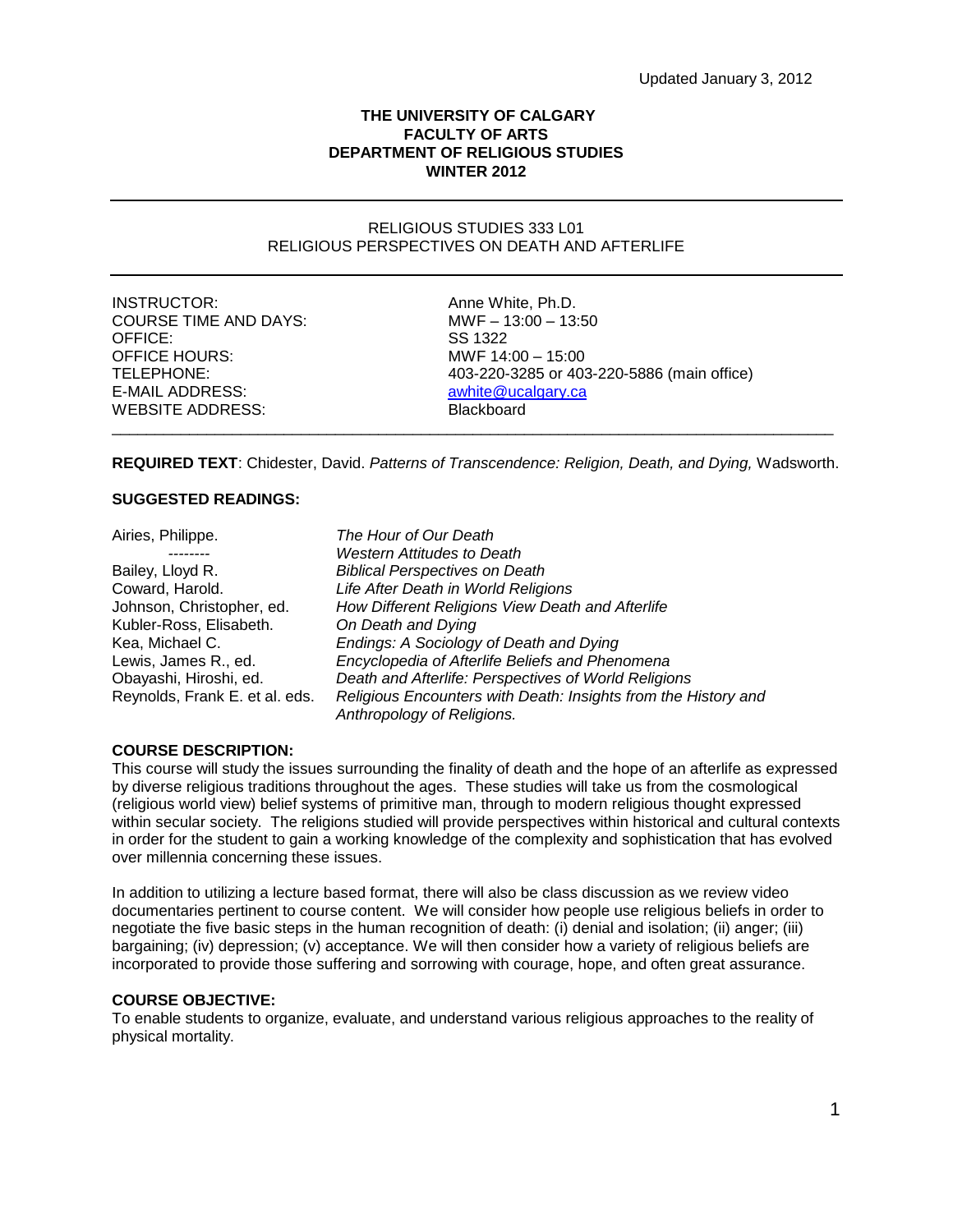# **CORE COMPETENCIES:**

 Students will develop a number of the skills identified in the University of Calgary statement of learning outcomes. These include communication, critical thinking, ethical reasoning, computer literacy, writing competency, information retrieval, and group interaction.

N.B. It is important to note that the attainment of any learning endeavour requires that students regularly attend classes, read the required material, and complete all course work.

# **SELF DIRECTED STUDY:**

Students are encouraged to read web notes and the assigned pages of text before each lecture, and come prepared to ask questions.

# **COURSE REQUIREMENTS:**

| Feb. 6  | Test                                                                                                                                                                                                                                                                                                                  | <b>20%</b> |
|---------|-----------------------------------------------------------------------------------------------------------------------------------------------------------------------------------------------------------------------------------------------------------------------------------------------------------------------|------------|
| Feb. 27 | Test                                                                                                                                                                                                                                                                                                                  | 10%        |
| Mar. 30 | Paper - Eight pages, plus one page bibliography<br>Topics to be discussed in class<br>CHICAGO STYLE FOR PAPER (MANDATORY)<br>Eight pages, double spaced, one inch margins.<br>Bibliography – not more than two websites, six text or academic journal sources, cover<br>page (name, student ID, course number, title) | 30%        |

Registrar scheduled Final Exam (TBA) 40%

## **GRADING:**

A numerical mark will be given for each course requirement. A letter grade will be assigned on the following number and letter grade scheme:

| A+ | $100 - 96$ | $95 - 90$ |    | $89 - 85$ |
|----|------------|-----------|----|-----------|
| В+ | $84 - 80$  | $79 - 75$ | В- | 74 - 70   |
| C+ | $69 - 65$  | $64 - 60$ |    | $59 - 55$ |
| -0 | $54 - 53$  | 52-50     |    | Under 50  |

N.B. All written assignments will be graded with regard to both form and content.

## **Academic Honesty**

Plagiarism is not tolerated at the University of Calgary and has serious consequences. Your essays/presentations must be your own work and inadequate referencing may be seen as plagiarism. Please see the relevant sections on Academic Misconduct in the current University Calendar. If you have questions about correct referencing, please consult your instructor.

#### **Academic Accommodation**

It is the student's responsibility to request academic accommodations. If you are a student with a documented disability who may require academic accommodation and have not registered with the Disability Resource Centre, please contact their office at 403-220-8237. Students who have not registered with the Disability Resource Centre are not eligible for formal academic accommodation. You are also required to discuss your needs with your instructor no later than **fourteen (14) days** after the start of the course.

#### **Blackboard Help**

Go to<http://www.ucalgary.ca/computersupport/onlineservices/blackboard> for Student Help and FAQ's about Blackboard. Troubleshooting tips and a tutorial are available at [http://elearn.ucalgary.ca/blackboard/students.](http://elearn.ucalgary.ca/blackboard/students)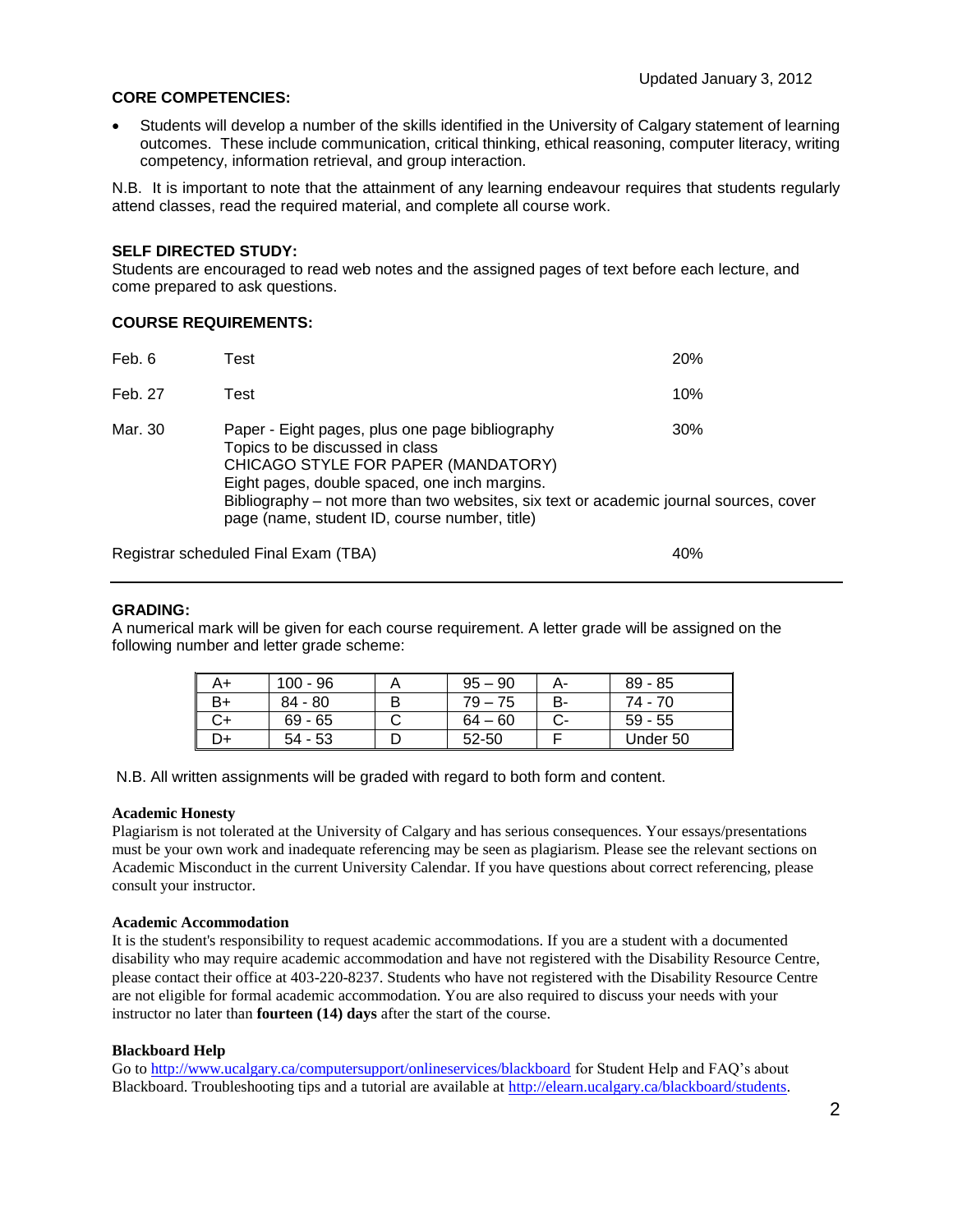Instructions for using the Digital Drop Box are available here: [http://library.blackboard.com/docs/r6/6\\_1/student/bbls\\_r6\\_1\\_student/digital\\_drop\\_box.htm.](http://library.blackboard.com/docs/r6/6_1/student/bbls_r6_1_student/digital_drop_box.htm)

# **Gnosis**

Gnosis is the Religious Studies Student Club. For membership or more information please email: gnosis@ucalgary.ca or visit [http://www.ucalgary.ca/~gnosis.](http://www.ucalgary.ca/~gnosis)

# **Faculty of Arts Program Advising and Student Information Resources**

- Have a question, but not sure where to start? The new Faculty of Arts Program Information Centre (PIC) is your information resource for everything in Arts! Drop in at SS110, call us at 403-220-3580 or email us at [artsads@ucalgary.ca.](mailto:artsads@ucalgary.ca) You can also visit the Faculty of Arts website at<http://arts.ucalgary.ca/undergraduate> which has detailed information on common academic concerns.
- For program planning and advice, contact the Student Success Centre at (403) 220-5881 or visit them on the 3rd floor of the Taylor Family Digital Library.
- For registration (add/drop/swap), paying fees and assistance with your Student Centre, contact Enrolment Services at (403) 210-ROCK [7625] or visit them at the MacKimmie Library Block.

# **Student Ombudsperson and Students' Union Representative**

The Office of the Student Ombuds provides independent, impartial and confidential support for students who require assistance and advice in addressing issues and concerns related to their academic careers. See [www.ucalgary.ca/provost/students/ombuds](http://www.ucalgary.ca/provost/students/ombuds) for more information. The Students' Union Faculty of Arts representative can be reached at [arts1@ucalgary.ca.](mailto:arts1@ucalgary.ca)

## **Emergency Evacuation Assembly Point**

In case of an emergency evacuation during class, students must gather at the designated assembly point nearest to the classroom. The list of assembly points is found at [www.ucalgary.ca/emergencyplan/assemblypoints.](http://www.ucalgary.ca/emergencyplan/assemblypoints) Please check this website and not the nearest assembly point for this course.

# **Safewalk**

The Safewalk program provides volunteers to walk students safely to their destination anywhere on campus (including McMahon Stadium, Health Sciences, Student Family Housing, the Alberta Children's Hospital and the University LRT station). This service is free and available to students, staff and campus visitors 24 hrs/day, 365 days a year. Call 403-220-5333 or use one of the Help phones located throughout campus to request a walk.

# **COURSE SCHEDULE**:

PLEASE NOTE: SCHEDULE MAY VARY SLIGHTLY DUE TO CLASS DISCUSSIONS AND TIME CONSTRAINTS.

# **JANUARY**

| 9, 11, 13                   |                                                                                                                                      |
|-----------------------------|--------------------------------------------------------------------------------------------------------------------------------------|
| Chapter 1                   | Religion, death, and dying                                                                                                           |
|                             | Various concepts of transcendence                                                                                                    |
| 16, 18, 20                  |                                                                                                                                      |
| Chapter 2                   | Indigenous beliefs - plus video (Tribal typology: Australian, N.<br>American, African).                                              |
| 23, 25, 27, 30<br>Chapter 3 | Introduction to eastern ideas,<br>The India Tree (Hinduism, Buddhism, Jainism, Sikhism)<br>- reincarnation and salvation/liberation. |
| <b>FEBRUARY</b><br>1, 3     | Introduction to eastern ideas                                                                                                        |

| ., J      | <b>INTERNATION CONSTRUCTS</b>                         |
|-----------|-------------------------------------------------------|
| Chapter 3 | The India Tree (Hinduism, Buddhism, Jainism, Sikhism) |